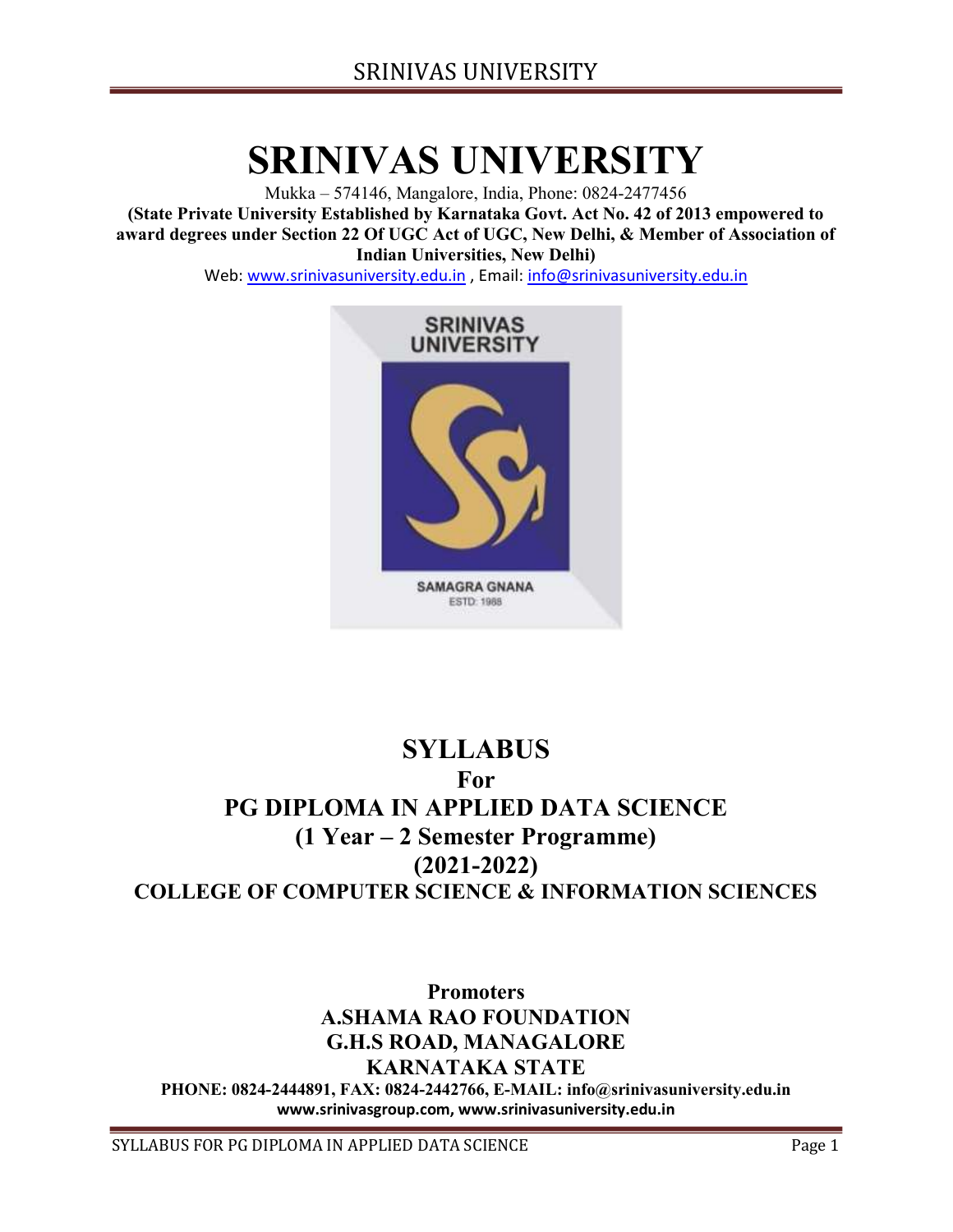# SRINIVAS UNIVERSITY

| <b>Table of Contents</b> |  |
|--------------------------|--|
|                          |  |
|                          |  |
|                          |  |
|                          |  |
|                          |  |
|                          |  |
|                          |  |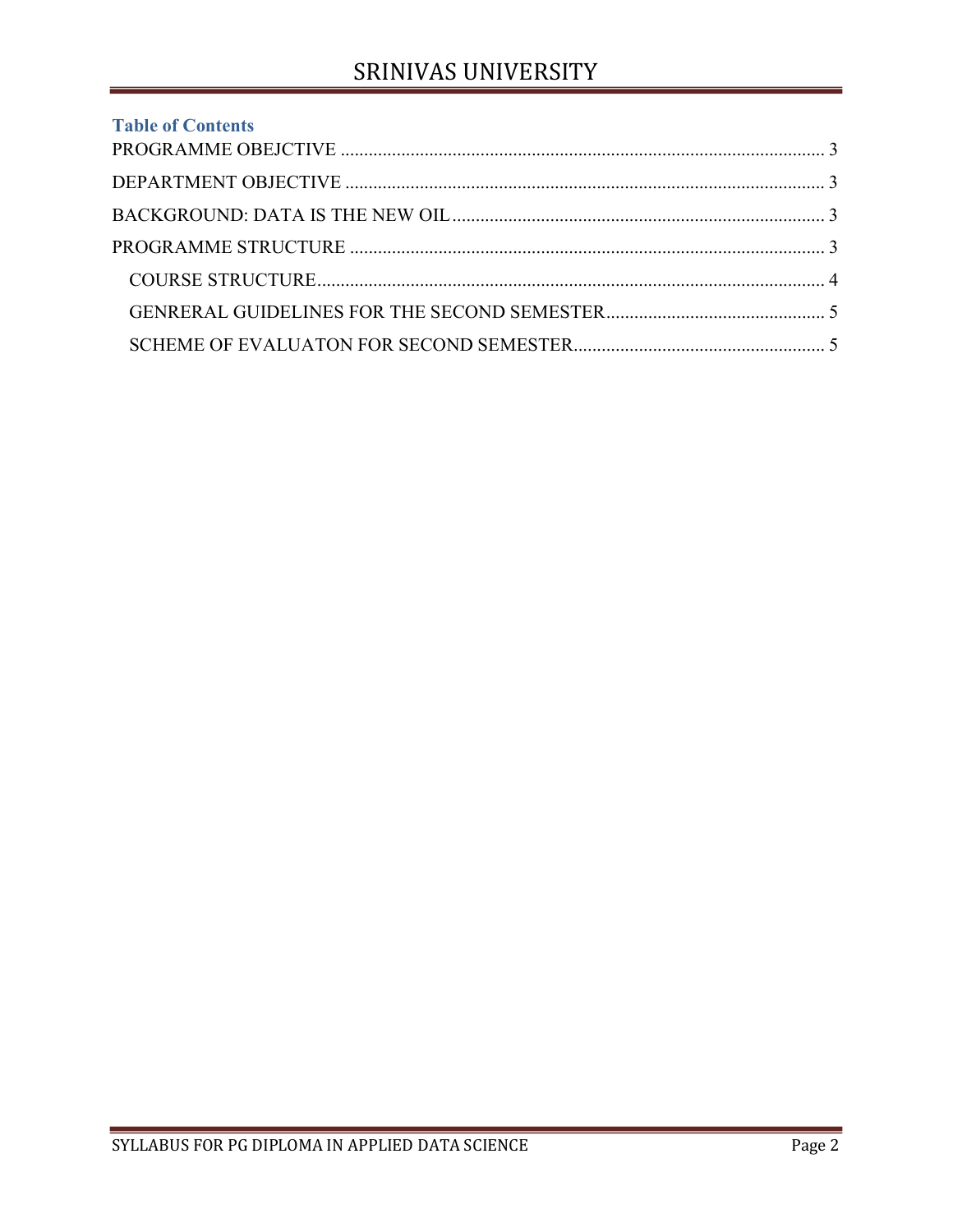## PROGRAMME OBEJCTIVE

Due to rapid advancement in technology and industrial revolutions, professionals need to re-skill and adapt to the new working environment. Also professionals need to learn corporate workmanship to climb the corporate ladder smoothly. This programme to provide an unique opportunity to build Workopolis corporate mentorship programme with skill building in Data Science and Engineering. The programme aimed at professionals who want to start their career in data science and engineering. The following are objectives of the programme:

- 1. Learn basic technical skills needed to become data analyst/data scientist/machine learning engineer
- 2. Learn business domain skills to become data analyst/data scientist/machine learning engineer
- 3. Practice Freelancing as new work order and start earning while you learn to work with international clients

# DEPARTMENT OBJECTIVE

Department of Computer Application of Srinivas University strives to shape outstanding computer professionals with ethical and human values to reshape the destiny. The training imparted aims to prepare young minds for the challenging opportunities in the IT industry with a global awareness rooted in the Indian soil, nourished and supported by experts in the field.

# BACKGROUND: DATA IS THE NEW OIL

Back in  $18<sup>th</sup>$  century, Crude oil was extracted from earth, brought big industrial revolution creating new world with automobiles (nearly \$3000 billion world market), factories, aircrafts and changed business models, lifestyle of the entire world. In 21<sup>st</sup> century, data is being extracted from internet and bringing a new industrial revolution creating digital economy (a new world order for business and lifestyle). Data Science and Artificial Intelligence are the drivers of new industrial revolution. Many governments of developed countries have adopted AI and Data Science as part of economic agenda for inclusive growth. These opportunities provide huge demand for experts in Data Analytics, Data Science and Artificial Intelligence.

# PROGRAMME STRUCTURE

The one year programme spread across two semesters. The first semester dedicated to acquiring relevant technical skills for the data science career. The second semester dedicated to gaining work experience in the field of data science.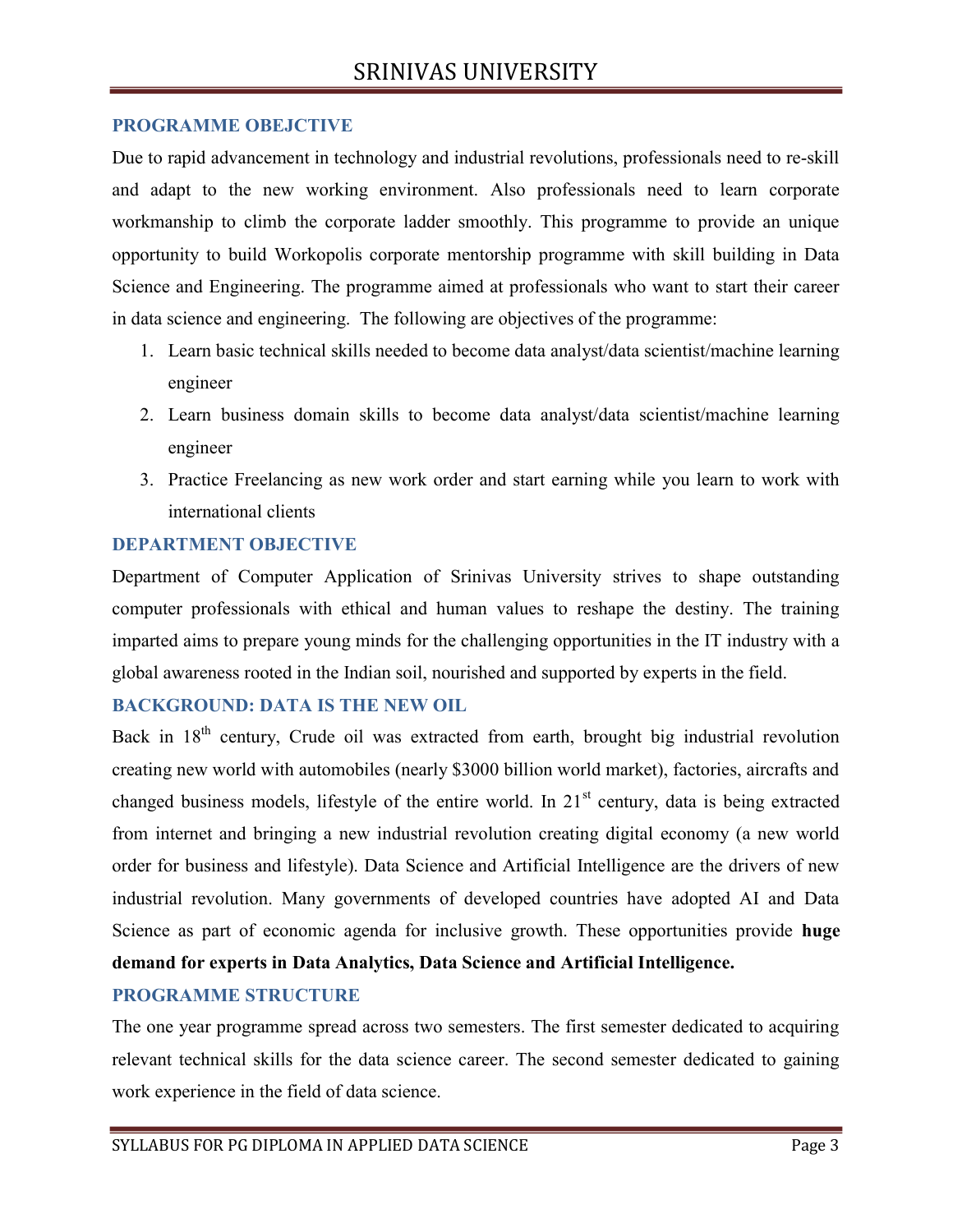# COURSE STRUCTURE

| <b>SEMESTER 1</b> |                     |                                         |       |                |       |  |  |  |  |
|-------------------|---------------------|-----------------------------------------|-------|----------------|-------|--|--|--|--|
| Subject Code      | <b>Subject Name</b> | Modules                                 | Hours | Credits        | Marks |  |  |  |  |
| PGDADS101         | Essential           | Basic Algebra,                          |       |                |       |  |  |  |  |
|                   | Mathematics         | Analytical Geometry,                    |       |                |       |  |  |  |  |
|                   | and Statistics      | Probability,                            |       |                |       |  |  |  |  |
|                   | for Data            | Descriptive Statistics,                 |       |                |       |  |  |  |  |
|                   | Science             | Regression and Correlation and Analysis |       |                |       |  |  |  |  |
|                   |                     | of Variance,                            |       |                |       |  |  |  |  |
|                   |                     | Data encoding and decoding,             |       |                |       |  |  |  |  |
|                   |                     | Statistical Analysis with R,            |       |                |       |  |  |  |  |
|                   |                     | Applications in data science            | 4     | $\overline{4}$ | 100   |  |  |  |  |
| PGDADS102         | Python              | Data Analysis with Python               |       |                |       |  |  |  |  |
|                   | Framework for       | Web and Database Frameworks,            |       |                |       |  |  |  |  |
|                   | Data Science        | Cloud and DevOps Frameworks,            |       |                |       |  |  |  |  |
|                   |                     | ML Frameworks,                          |       |                |       |  |  |  |  |
|                   |                     | Text processing,                        |       |                |       |  |  |  |  |
|                   |                     | Image Processing,                       |       |                |       |  |  |  |  |
|                   |                     | PySpark frameworks,                     |       |                |       |  |  |  |  |
|                   |                     | Case studies and E2E deployment         | 4     | $\overline{4}$ | 100   |  |  |  |  |
| PGDADS103         | <b>Applied Data</b> | Machine learning algorithms,            |       |                |       |  |  |  |  |
|                   | Science             | Neural Networks,                        |       |                |       |  |  |  |  |
|                   |                     | Deep learning algorithms,               |       |                |       |  |  |  |  |
|                   |                     | Natural Language Processing,            |       |                |       |  |  |  |  |
|                   |                     | Big data analytics,                     |       |                |       |  |  |  |  |
|                   |                     | Case studies in domains                 |       |                |       |  |  |  |  |
|                   |                     | (Banking, Insurance, Stock Market, E-   |       |                |       |  |  |  |  |
|                   |                     | Commerce, Manufacture, Healthcare,      |       |                |       |  |  |  |  |
|                   |                     | Pharmaceuticals, Logistics)             | 4     | $\overline{4}$ | 100   |  |  |  |  |
| PGDADS104         | Corporate           | Corporate Job Descriptions,             |       |                |       |  |  |  |  |
|                   | workmanship         | Softskills and business communications  |       |                |       |  |  |  |  |
|                   |                     | Business Analysis and presenting data   |       |                |       |  |  |  |  |
|                   |                     | stories,                                |       |                |       |  |  |  |  |
|                   |                     | Ethics in Data Science,                 |       |                |       |  |  |  |  |
|                   |                     | Data governance and IT Act,             |       |                |       |  |  |  |  |
|                   |                     | Freelancing and Industry visits         | 4     | $\overline{4}$ | 100   |  |  |  |  |
| PGDADS105         | Python              | Jupyter Notebook, PyCharm, AWS, RDS,    |       |                |       |  |  |  |  |
|                   | framework lab       | Git, Ansible, Jenkins, Django, MySQL,   |       |                |       |  |  |  |  |
|                   |                     | MongoDB                                 | 3     | 3              | 100   |  |  |  |  |
| PGDADS106         | Data Science        | Data Science took kits, Scikit-learn,   |       |                |       |  |  |  |  |
|                   | Lab                 | Keras, PyTorch, Google Colab, ML data   |       |                |       |  |  |  |  |
|                   |                     | pipelines in Azure or Gcloud            | 3     | 3              | 100   |  |  |  |  |
| PGDADS107         | Freelancing lab     | Fiverr, Upwork, Freelancer              | 3     | 3              |       |  |  |  |  |
|                   |                     | GRAND TOTALS (HOURS, CREDITS, MARKS)    | 25    | 25             | 700   |  |  |  |  |

SYLLABUS FOR PG DIPLOMA IN APPLIED DATA SCIENCE Page 4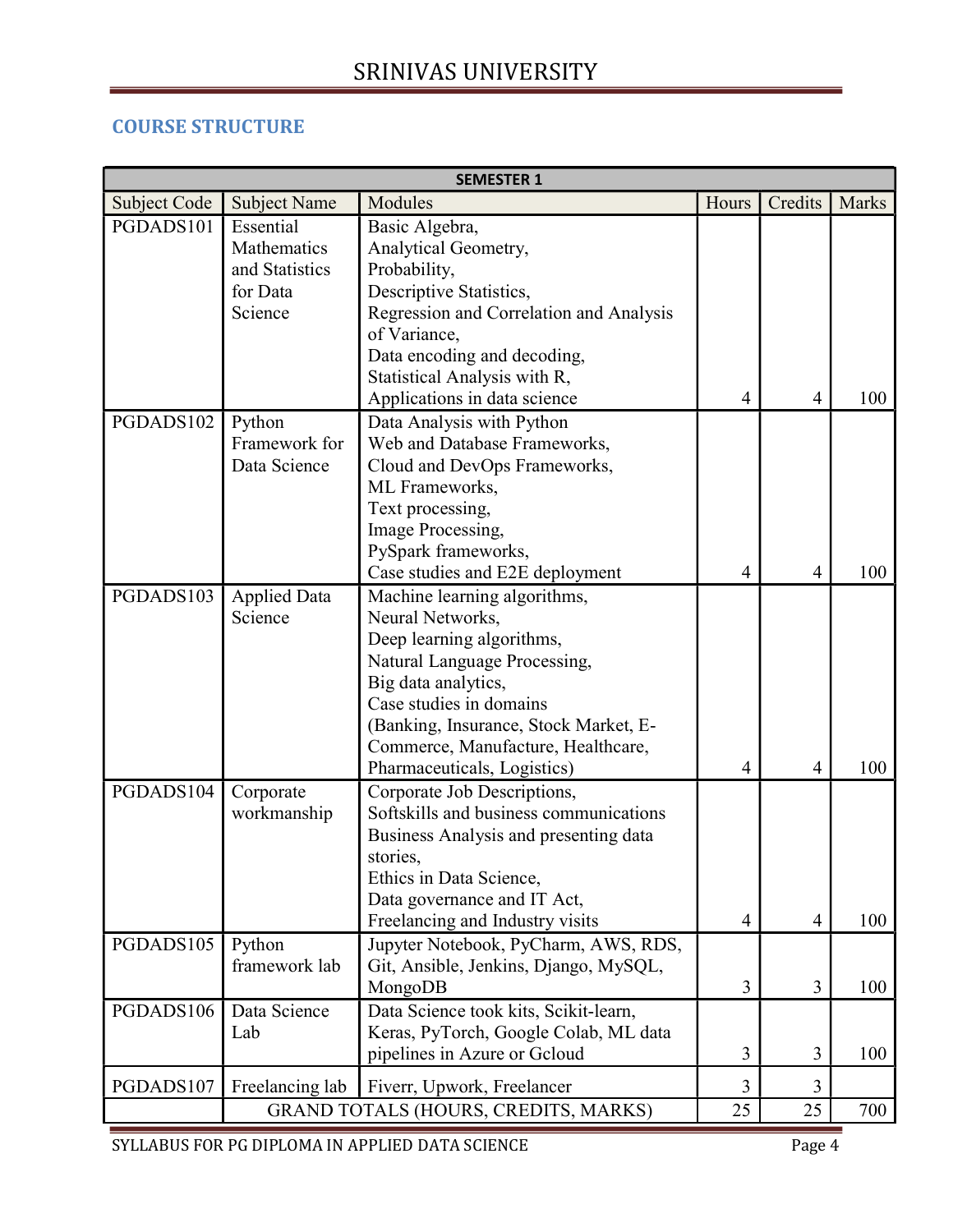# SRINIVAS UNIVERSITY

| <b>SEMESTER 2</b>                           |                     |                                                                                                                                                     |                |         |              |  |  |  |  |  |
|---------------------------------------------|---------------------|-----------------------------------------------------------------------------------------------------------------------------------------------------|----------------|---------|--------------|--|--|--|--|--|
| Subject<br>Code                             | <b>Subject Name</b> | <b>Modules</b>                                                                                                                                      | <b>Hours</b>   | Credits | <b>Marks</b> |  |  |  |  |  |
| PGDADS201                                   | Project Work        | Data Science Project Life Cycle,<br>Project Initiation,<br>Project Planning,<br>Project Execution,<br>Project Monitoring,<br><b>Project Closure</b> |                |         |              |  |  |  |  |  |
|                                             |                     | Project status reporting                                                                                                                            | 4              | 3       | 100          |  |  |  |  |  |
| PGDADS202                                   | <b>Dissertation</b> | publish review articles in<br>blogs/journals/conferences                                                                                            | $\overline{2}$ | 2       | 50           |  |  |  |  |  |
| PGDADS203                                   | Freelancing<br>lab  | Student must demonstrate a earning of 500<br>USD or equivalent from Freelance work or<br>equivalent.                                                | 40             | 20      | 500          |  |  |  |  |  |
| PGDADS204                                   | Viva Voce           | Final project report on Freelance/Project<br>work and Evaluation, Interview<br>preparation, Placement activities                                    | 4              | 3       | 150          |  |  |  |  |  |
| <b>GRAND TOTALS (HOURS, CREDITS, MARKS)</b> |                     |                                                                                                                                                     | 48             | 28      | 800          |  |  |  |  |  |

# GENRERAL GUIDELINES FOR THE SECOND SEMESTER

The second semester is fully dedicated to project work and placement related activities. The objective is to gain a 6-months work experience while working on industry projects and international clients. The students must work for 48 hrs per week and report a timesheet of their work to the Programme Director. Students will be assigned a Industry project or Freelancing work and they should report the earnings from the project work in a invoice or billing with a registered client. The minimum criterion to complete the second semester is to demonstrate earning of 500 USD.

Apart from this, they need to regularly submit the weekly project status report and monthly report of their earnings or billings from the projects.

Dissertation work consists of writing report of their project work along with timesheets and documentary evidence of earnings of USD 500.

# SCHEME OF EVALUATON FOR SECOND SEMESTER

The evaluation scheme for the second semester consists of two stages:

#### STAGE 1: Evaluation of Freelancing lab ( 500 marks)

Minimum Criterion:

1. Documentary evidence of earnings of USD 500 or equivalent